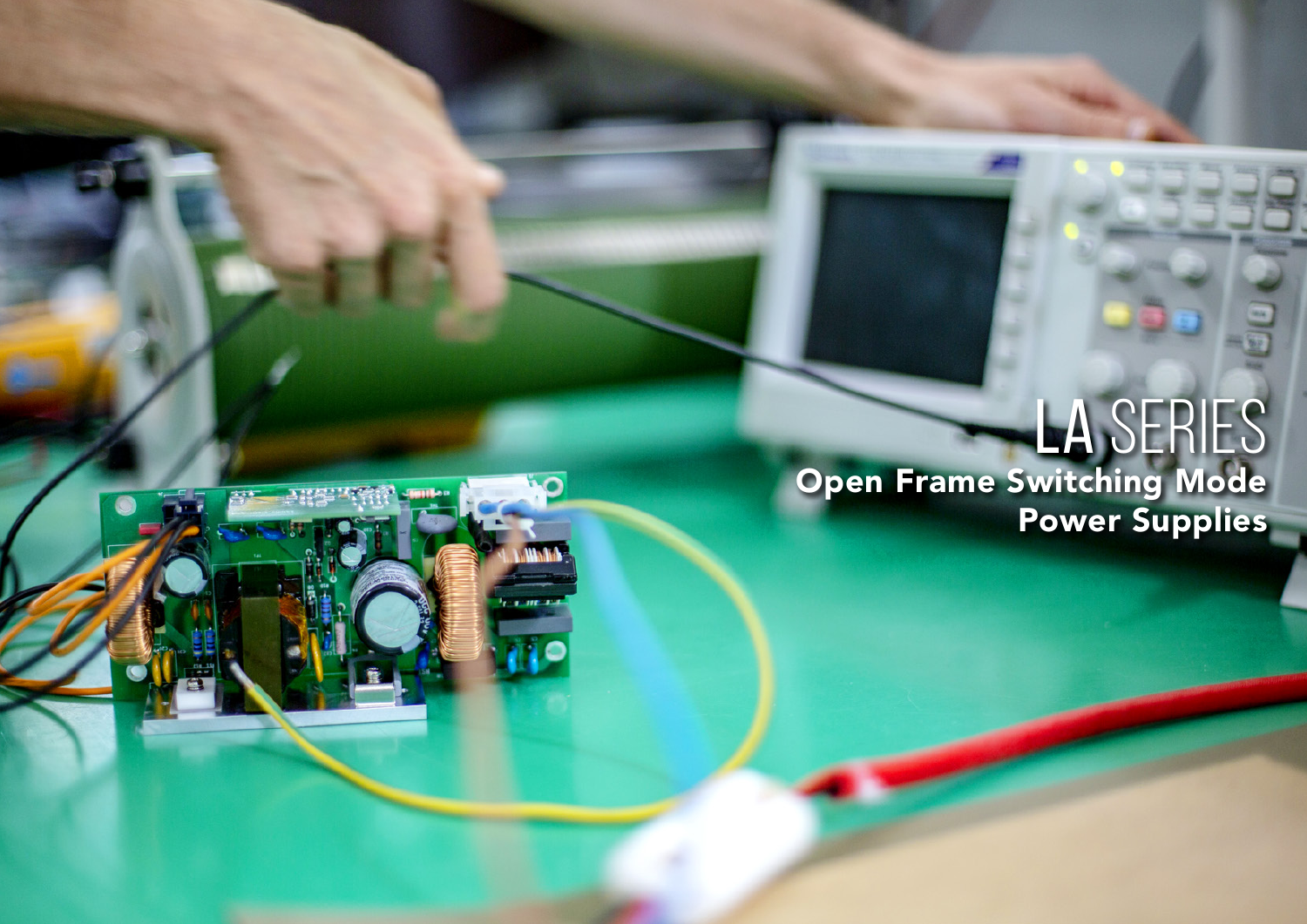

### LA100W.000.24



| <b>OVERVIEW</b>                                  |  |  |  |  |
|--------------------------------------------------|--|--|--|--|
| 95W power supply                                 |  |  |  |  |
| Able to deliver 3 times the nominal output power |  |  |  |  |
| UL class 2 approved                              |  |  |  |  |
| AC in voltage monitor output signal              |  |  |  |  |
| Custom made                                      |  |  |  |  |

| <b>INPUT</b>                             |                            |                   | <b>OUTPUT</b>             |        |  |
|------------------------------------------|----------------------------|-------------------|---------------------------|--------|--|
| Jumper selectable input<br>voltage range | 90-135VAC<br>190Vac-264Vac |                   | Nominal Output Power      | 95 W   |  |
|                                          |                            | Peak Output Power | 300W (5 seconds)          |        |  |
| Leakage current                          | 1 mA RMS max.              |                   | Single Output             | 24 Vdc |  |
| Efficiency<br>>85%                       |                            |                   | UL 60950 Class 2 approved |        |  |
|                                          |                            |                   |                           |        |  |

| <b>PROTECTIONS</b>          | <b>CERTIFICATIONS</b> |
|-----------------------------|-----------------------|
| Overvoltage protection      | UL                    |
| d/Short circuit protection  | <b>UL CLASS2</b>      |
| ercurrent protection        | <b>TUV</b>            |
| ssor controlled protections | <b>CE</b>             |







| <b>PROTECTIONS</b>                    | <b>CERTIFICATIC</b> |
|---------------------------------------|---------------------|
| Under/Overvoltage protection          | UL                  |
| Overload/Short circuit protection     | <b>UL CLASS2</b>    |
| Overcurrent protection                | <b>TUV</b>          |
| Microprocessor controlled protections | CE.                 |

| <b>SAFETY AND EMC</b> |                  |                  |  |  |  |  |
|-----------------------|------------------|------------------|--|--|--|--|
| EN 60950 UL APPROVED  | IEC/EN 61000-3-2 | IEC/EN 61000-3-3 |  |  |  |  |
| EN 60335 UL APPROVED  | IEC/EN 61000-4-2 | IEC/EN 61000-4-3 |  |  |  |  |
| EN 61558 TUV APPROVED | IEC/EN 61000-4-4 | IEC/EN61000-4-5  |  |  |  |  |
| EN 55014              | IEC/EN 61000-4-6 | IEC/EN61000-4-11 |  |  |  |  |
| IEC/EN 60335-2-75     | IEC/EN 61000-6-2 | IEC/EN61000-6-3  |  |  |  |  |



| <b>CONNECTIONS</b> |                        |  | <b>DIMENSIONS AND WEIGHT</b>                 |                              |  |
|--------------------|------------------------|--|----------------------------------------------|------------------------------|--|
| Input              | 3 pins connector       |  | <b>Dimensions</b><br>$(L \times W \times H)$ | $116 \times 82 \times 42$ mm |  |
| $115$ Vac          | 2pins connector Jumper |  |                                              |                              |  |
| Output             | 10 pins connectors     |  | Weight                                       | 340g                         |  |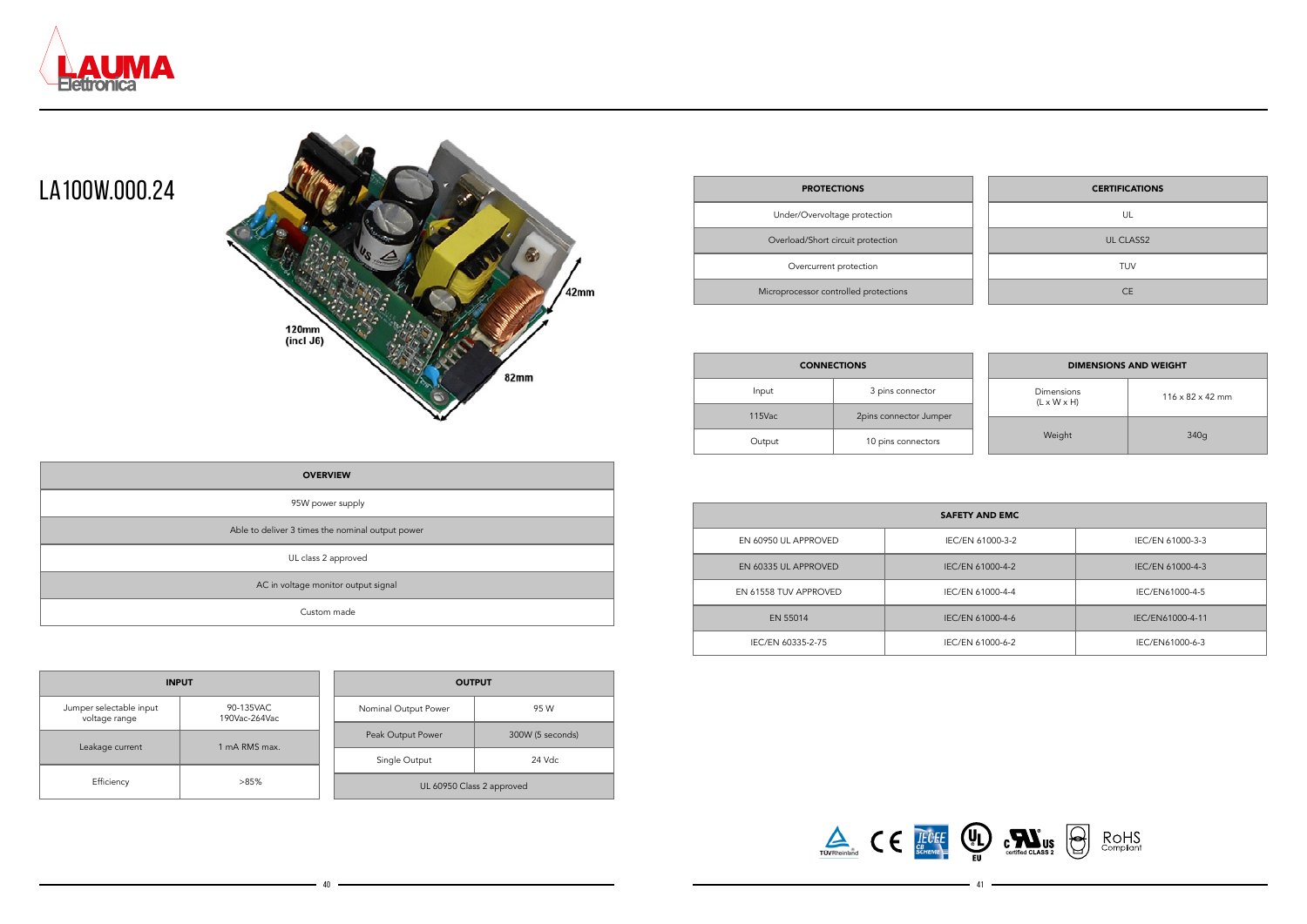



## LA100W.012.24

| <b>OVERVIEW</b>                     |  |  |  |
|-------------------------------------|--|--|--|
| 95W Power supply                    |  |  |  |
| Able to deliver 480W for 1,5 second |  |  |  |
| UL class 2 approved                 |  |  |  |
| Custom made                         |  |  |  |

|               | <b>INPUT</b>               | <b>OUTPUT</b>             |                    |  |  |
|---------------|----------------------------|---------------------------|--------------------|--|--|
|               | 90-135VAC<br>190Vac-264Vac | Nominal Output Power      | 95 W               |  |  |
|               |                            | Peak Output Power         | 480W (1,5 seconds) |  |  |
| 1 mA RMS max. | Single Output              | 24 Vdc                    |                    |  |  |
| 80%           |                            | UL 60950 Class 2 approved |                    |  |  |

| <b>INPUT</b>                             |                            |  |                      |
|------------------------------------------|----------------------------|--|----------------------|
| Jumper selectable input<br>voltage range | 90-135VAC<br>190Vac-264Vac |  | Nominal Output Power |
|                                          | 1 mA RMS max.<br>80%       |  | Peak Output Power    |
| Leakage current                          |                            |  | Single Output        |
| Efficiency                               |                            |  | UL 609!              |

| <b>PROTECTIONS</b>                    | <b>CERTIFICATIONS</b> |
|---------------------------------------|-----------------------|
| Under/Overvoltage protection          | UL                    |
| Overload/Short circuit protection     | <b>UL CLASS2</b>      |
| Overcurrent protection                | <b>CE</b>             |
| Microprocessor controlled protections |                       |

| <b>SAFETY AND EMC</b> |                  |                  |  |  |  |  |
|-----------------------|------------------|------------------|--|--|--|--|
| EN 60950 UL APPROVED  | IEC/EN 61000-3-2 | IEC/EN 61000-3-3 |  |  |  |  |
| EN 60335 UL APPROVED  | IEC/EN 61000-4-2 | IEC/EN 61000-4-3 |  |  |  |  |
| EN 61558              | IEC/EN 61000-4-4 | IEC/EN61000-4-5  |  |  |  |  |
| EN 55014              | IEC/EN 61000-4-6 | IEC/EN61000-4-11 |  |  |  |  |
| IEC/EN 60335-2-75     | IEC/EN 61000-6-2 | IEC/EN61000-6-3  |  |  |  |  |



| <b>CONNECTIONS</b> |                         |  | <b>DIMENSIONS AND WEIGHT</b>                 |                              |  |
|--------------------|-------------------------|--|----------------------------------------------|------------------------------|--|
| Input              | 3 pins connector        |  | <b>Dimensions</b><br>$(L \times W \times H)$ | $116 \times 82 \times 42$ mm |  |
| $115$ Vac          | 2 pins connector Jumper |  |                                              |                              |  |
| Output             | 10 pins connectors      |  | Weight                                       | 340g                         |  |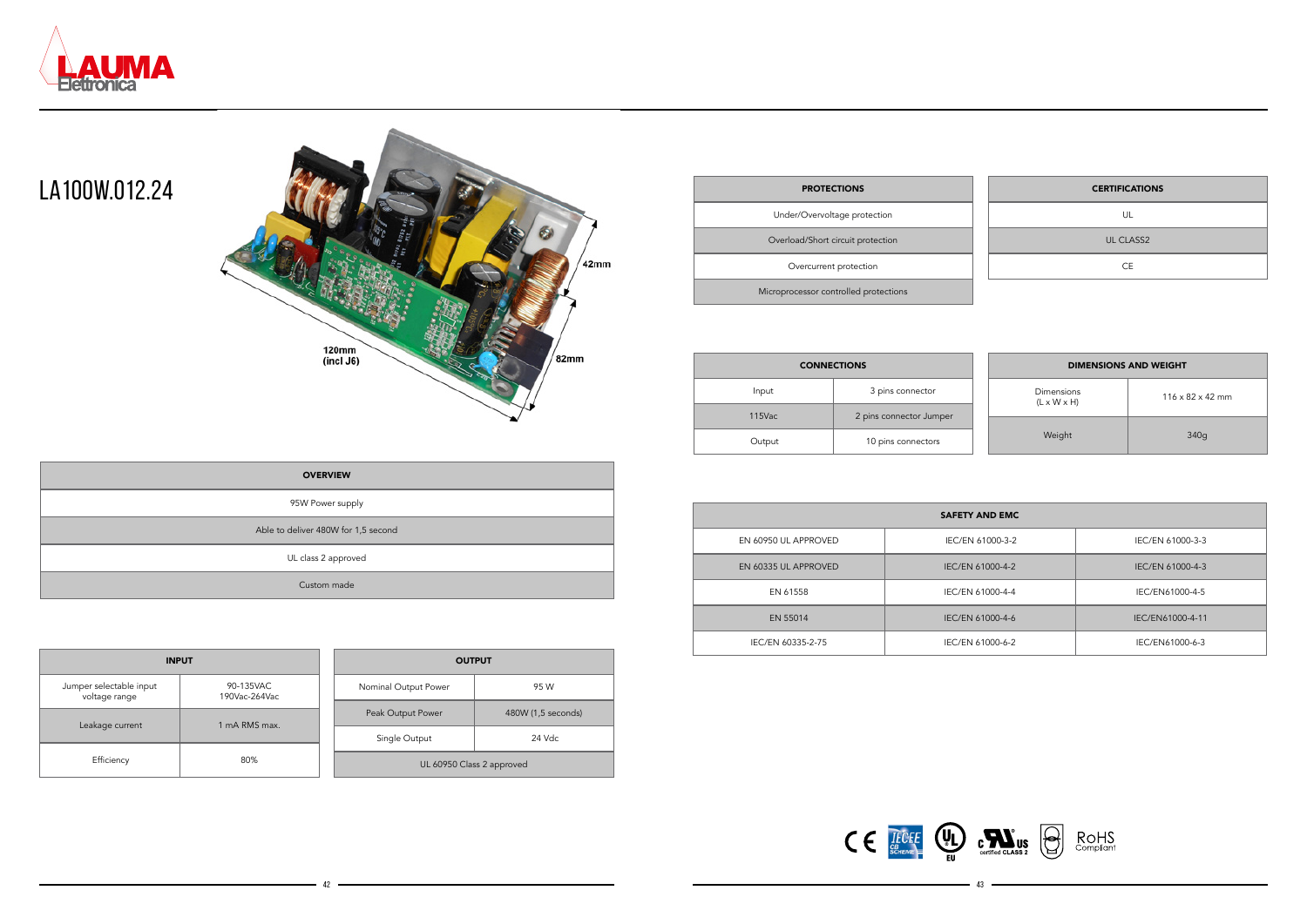44 45





### LA100W.000.5-24-30

| <b>OVERVIEW</b>                                  |
|--------------------------------------------------|
| 98W power supply                                 |
| Able to deliver 4 times the nominal output power |
| 2 converters                                     |
| Custom made                                      |

| <b>OUTPUT</b>            |                              |  |  |
|--------------------------|------------------------------|--|--|
| Nominal Output Power     | 90W                          |  |  |
| Peak Output Power        | 480W (4,8 seconds)           |  |  |
| Multiple Output Voltages | 24Vdc, 30Vdc, 5.1Vdc, 5.1Vdc |  |  |

| <b>INPUT</b>                    |                          |  |  |
|---------------------------------|--------------------------|--|--|
| Jumper selectable input voltage | 90-135Vac<br>180-264 Vac |  |  |
| Leakage current                 | 0,5mA RMS max            |  |  |
| Efficiency                      | $>80\%$                  |  |  |
| Class                           |                          |  |  |

| <b>PROTECTIONS</b>                    |
|---------------------------------------|
| Under/Overvoltage protection          |
| Overload/ Short circuit protection    |
| Fuse protected AC Input               |
| Automatic latch-off functionality     |
| Microprocessor controlled protections |

| <b>SAFETY AND EMC Compliance with:</b>         |                       |                     |  |  |  |
|------------------------------------------------|-----------------------|---------------------|--|--|--|
| IEC/EN/UL 60950-1 LPS<br><b>UL1310 Class 2</b> |                       | <b>UL197</b>        |  |  |  |
| IEC/EN/UL 60335-1                              | EN 55014              | IEC/EN 61000-3-2    |  |  |  |
| IEC/EN 61000-3-3                               | IEC/EN 61000-4-2      | IEC/EN 61000-4-4    |  |  |  |
| IEC/EN 61000-4-5                               | IEC/EN 61000-4-6      | IEC/EN 61000-4-11   |  |  |  |
| IEC/EN 61000-6-1                               | IEC/EN 61000-6-2      | IEC/EN 61000-6-3    |  |  |  |
| IEC/EN 61000-6-4                               | <b>IEC/EN 61558-1</b> | <b>IEC/EN 62233</b> |  |  |  |
| 2009/125/EC                                    | IEC/EN 61558-2-16     |                     |  |  |  |

| <b>CONNECTIONS</b>             |                         | <b>DIMENSIONS AND WEIGHT</b>       |                              |  |
|--------------------------------|-------------------------|------------------------------------|------------------------------|--|
| Input                          | JST 5 pins connector    | Dimensions $(L \times W \times H)$ | $140 \times 90 \times 55$ mm |  |
| Output<br>JST 6 pins connector |                         | Weight                             | ~800q                        |  |
| 115/230V jumper                | 3 pins connectors       |                                    |                              |  |
| I/O connector                  | Stocko 7 pins connector |                                    |                              |  |

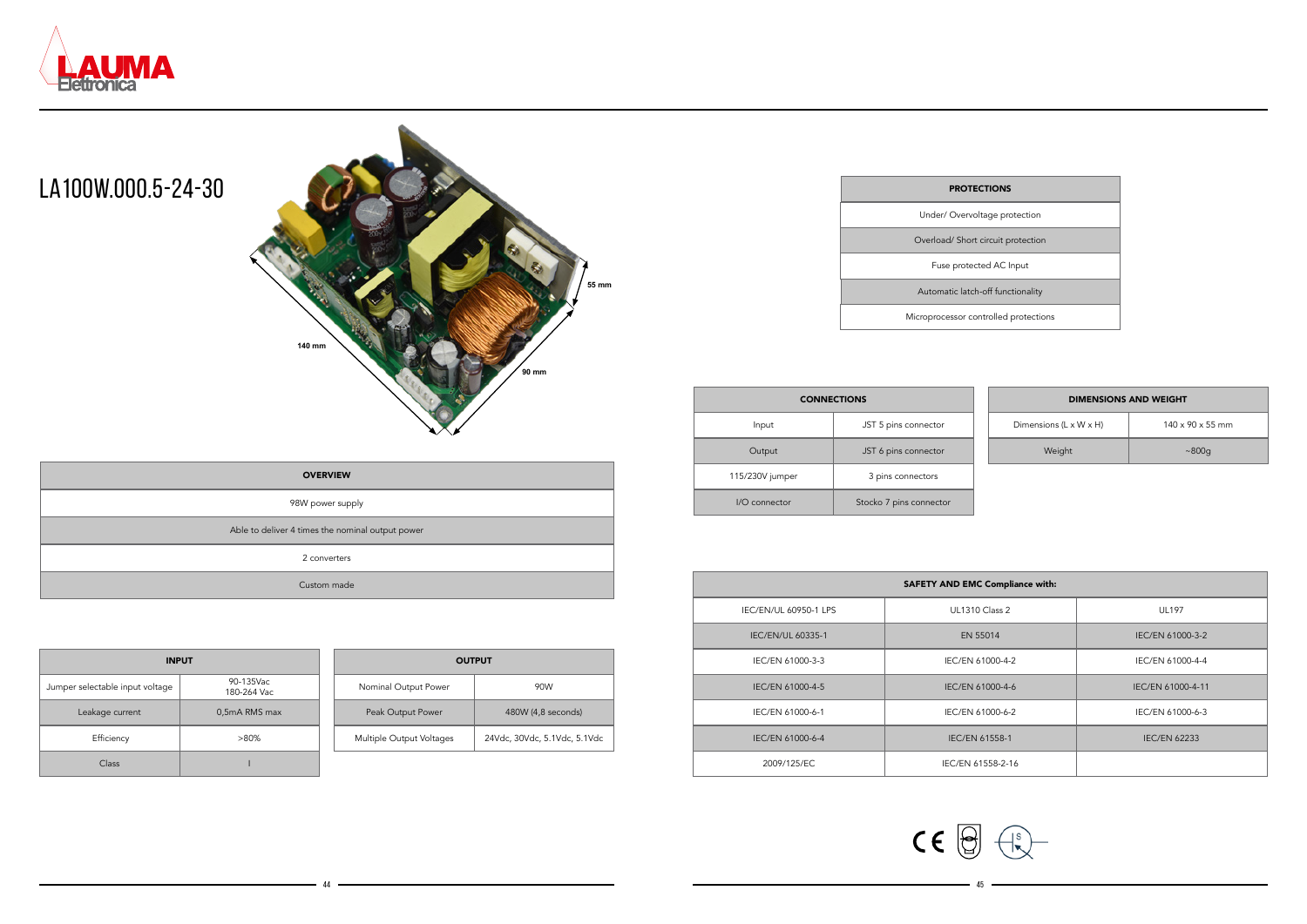

### LA160W.000.24



| <b>OVERVIEW</b>                        |
|----------------------------------------|
| 160W power supply                      |
| Able to deliver 480W (for 1,5 seconds) |
| AC in voltage monitor output signal    |
| Custom made                            |

| <b>INPUT</b>        |               |  | <b>OUTPUT</b>        |                        |
|---------------------|---------------|--|----------------------|------------------------|
| Input voltage range | 190Vac-264Vac |  | Nominal Output Power | 160W                   |
| Leakage current     | 1mA RMS max.  |  | Peak Output Power    | 480W (for 1,5 seconds) |
| Efficiency          | $>85\%$       |  | Single Output        | 24Vdc                  |

| <b>OUTPUT</b>        |                        |  |  |
|----------------------|------------------------|--|--|
| Nominal Output Power | 160W                   |  |  |
| Peak Output Power    | 480W (for 1,5 seconds) |  |  |
| Single Output        | 24Vdc                  |  |  |

| <b>PROTECTIONS</b>                    | <b>CERTIFICA</b> |
|---------------------------------------|------------------|
| Under/Overvoltage protection          | CΕ               |
| Overload/Short circuit protection     |                  |
| Overcurrent protection                |                  |
| Microprocessor controlled protections |                  |

| <b>SAFETY AND EMC</b> |                  |                  |  |  |  |
|-----------------------|------------------|------------------|--|--|--|
| EN 60950-1            | IEC/EN 61000-3-2 | IEC/EN 61000-3-3 |  |  |  |
| EN 60335-1            | IEC/EN 61000-4-2 | IEC/EN 61000-4-3 |  |  |  |
| EN 61558              | IEC/EN 61000-4-4 | IEC/EN61000-4-5  |  |  |  |
| EN 55014              | IEC/EN 61000-4-6 | IEC/EN61000-4-11 |  |  |  |
| IEC/EN 60335-2-75     | IEC/EN 61000-6-2 | IEC/EN61000-6-3  |  |  |  |



#### **CERTIFICATIONS**



| <b>CONNECTIONS</b> |                   |                                    | <b>DIMENSIONS AND WEIGHT</b> |
|--------------------|-------------------|------------------------------------|------------------------------|
| Input              | 3 pins connector  | Dimensions $(L \times W \times H)$ | $162$ mm x $75$ mmx $46$ mm  |
| Output             | 6 pins connectors | Weight                             | 430g                         |